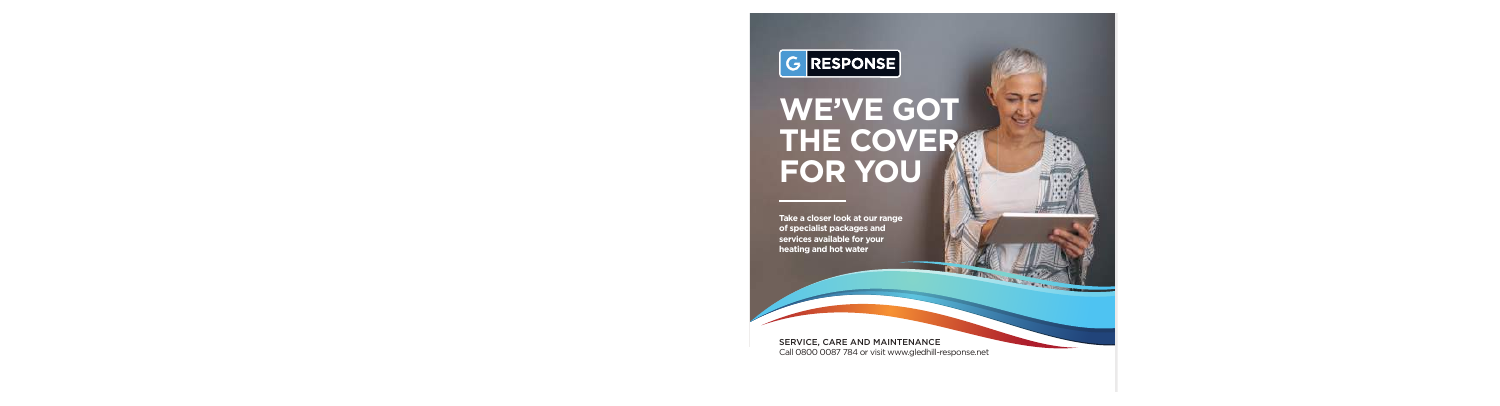## **PULSACOIL COVER**

## **STANDARD PACKAGE**

Our Standard Breakdown Agreement is designed to provide the necessary care required to maintain your PulsaCoil and prolong its lifespan.

What's included in the agreement:

Unlimited access to a specialist Gledhill approved engineer to care for your PulsaCoil appliance

All parts and labour repair costs covered in full

Next working day service

**FROM PER MONTH** 



## **PULSACOIL COVER**



Our Platinum Breakdown Agreement is designed to provide you with all the benefits of our Standard Breakdown Agreement plus extra features to guarantee complete peace of mind.

What's included in the agreement:

#### All the benefits of the **Standard package plus:**

An annual health check to help identify and rectify any developing issues

Increased contribution towards a replacement appliance at end of life

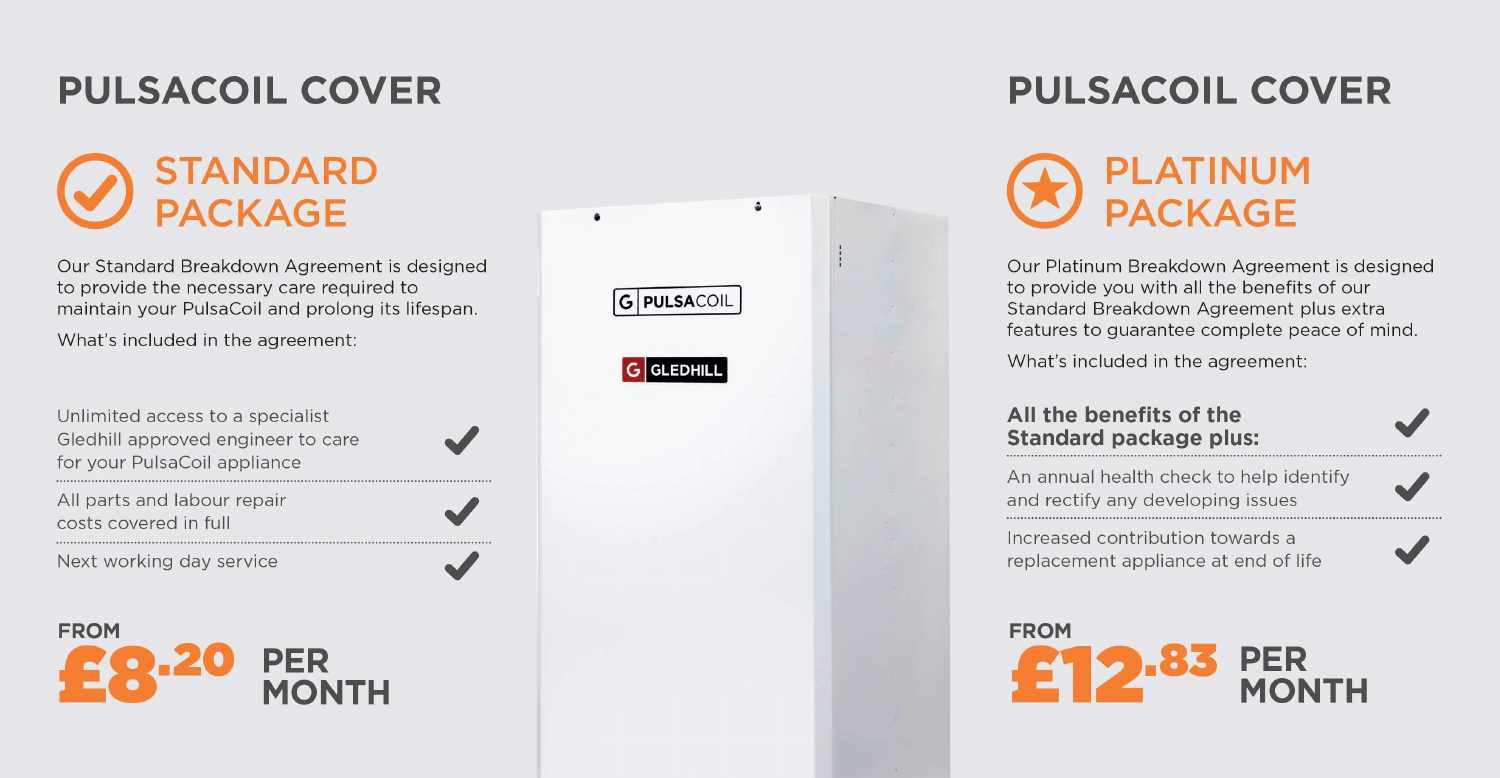### **APARTMENT COVER**

With our Complete Care package we will organise the repair of everything in your home, from a leaking tap to a failed panel heater, blocked toilet, faulty shower or broken plug socket.

You will benefit from one point of contact for any repairs within your property - removing the stress and worry of finding a reputable local plumber or electrician.

Enjoy the peace of mind of no unplanned repair bills throughout the year.

# **COMPLETE CARE PACKAGE**

#### **The benefits of the Complete Care Package include:**

**For further details on our cover packages** Call **0800 0087 784** or visit www.gledhill-response.net

- Repairs to existing fixed electrical wiring
- Repairs to panel heaters and under floor heating controls
- Repairs to internal hot and cold water pipes
- Repairs to a leaking tap, toilet or shower
- Repairs to internal waste pipes
- **Contribution towards the cost of the full replacement of a shower or panel heater**

**No excess on claims with unlimited number of claims during the cover period.**



**ADD COMPLETE CARE TO YOUR BREAKDOWN AGREEMENT**



**FOR COMPLETE HOME CARE**

**UPGRADE YOUR PACKAGE**